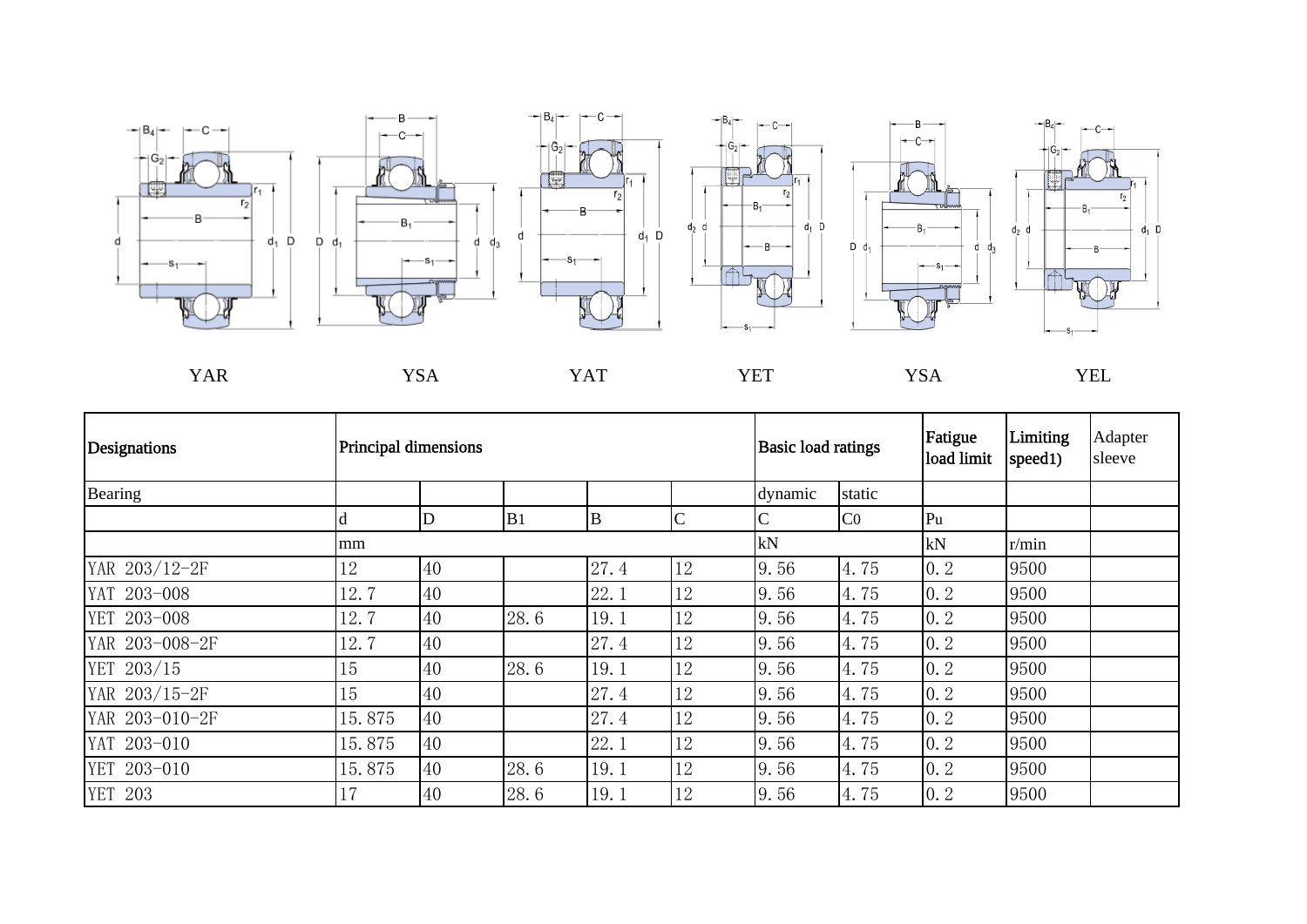| YAT 203              | 17    | 40 |      | 22.1 | 12 | 9.56 | 4.75 | 0.2   | 9500  |         |
|----------------------|-------|----|------|------|----|------|------|-------|-------|---------|
| 1726203-2RS1W        | 17    | 40 |      | 12   |    | 9.56 | 4.75 | 0.2   | 12000 |         |
| YAR 203-2F           | 17    | 40 |      | 27.4 | 12 | 9.56 | 4.75 | 0.2   | 9500  |         |
| YAR 204-012-2F       | 19.05 | 47 |      | 31   | 14 | 12.7 | 6.55 | 0.28  | 8500  |         |
| YSA 205-2FK          | 19.05 | 52 | 35   | 24   | 15 | 14   | 7.8  | 0.335 | 7000  | HE 2305 |
| YEL 204-012-2F       | 19.05 | 47 | 43.7 | 34.2 | 14 | 12.7 | 6.55 | 0.28  | 8500  |         |
| YAR 204-012-2LPW/ZM  | 19.05 | 47 |      | 31   | 14 | 12.7 | 6.55 | 0.28  | 5000  |         |
| YAR 204-012-2RF/HV   | 19.05 | 47 |      | 31   | 14 | 10.8 | 6.55 | 0.28  | 5000  |         |
| YAR 204-012-2LPW/SS  | 19.05 | 47 |      | 31   | 14 | 10.8 | 6.55 | 0.28  | 5000  |         |
| YAR 204-012-2RF      | 19.05 | 47 |      | 31   | 14 | 12.7 | 6.55 | 0.28  | 5000  |         |
| YAT 204-012          | 19.05 | 47 |      | 25.5 | 14 | 12.7 | 6.55 | 0.28  | 8500  |         |
| YAR 204-012-2RFGR/HV | 19.05 | 47 |      | 31   | 14 | 10.8 | 6.55 | 0.28  | 5000  |         |
| YET 204-012          | 19.05 | 47 | 30.5 | 21   | 14 | 12.7 | 6.55 | 0.28  | 8500  |         |
| YET 204              | 20    | 47 | 30.5 | 21   | 14 | 12.7 | 6.55 | 0.28  | 8500  |         |
| YAT 204              | 20    | 47 |      | 25.5 | 14 | 12.7 | 6.55 | 0.28  | 8500  |         |
| YEL 204-2RF/VL065    | 20    | 47 | 43.7 | 34.2 | 14 | 12.7 | 6.55 | 0.28  | 5000  |         |
| 1726204-2RS1         | 20    | 47 |      | 14   |    | 12.7 | 6.55 | 0.28  | 10000 |         |
| YEL 204-2F           | 20    | 47 | 43.7 | 34.2 | 14 | 12.7 | 6.55 | 0.28  | 8500  |         |
| YSA 205-2FK          | 20    | 52 | 35   | 24   | 15 | 14   | 7.8  | 0.335 | 7000  | H 2305  |
| YAR 204-2LPW/ZM      | 20    | 47 |      | 31   | 14 | 12.7 | 6.55 | 0.28  | 5000  |         |
| YARAG 204            | 20    | 47 |      | 31   | 14 | 12.7 | 6.55 | 0.28  | 1800  |         |
| YAR 204-2RFGR/HV     | 20    | 47 |      | 31   | 14 | 10.8 | 6.55 | 0.28  | 5000  |         |
| $YAR$ 204-2RF/HV     | 20    | 47 |      | 31   | 14 | 10.8 | 6.55 | 0.28  | 5000  |         |
| YAR 204-2RF          | 20    | 47 |      | 31   | 14 | 12.7 | 6.55 | 0.28  | 5000  |         |
| YAR 204-2LPW/SS      | 20    | 47 |      | 31   | 14 | 10.8 | 6.55 | 0.28  | 5000  |         |
| YET 204/VL065        | 20    | 47 | 30.5 | 21   | 14 | 12.7 | 6.55 | 0.28  | 8500  |         |
| YAR 204-2F           | 20    | 47 |      | 31   | 14 | 12.7 | 6.55 | 0.28  | 8500  |         |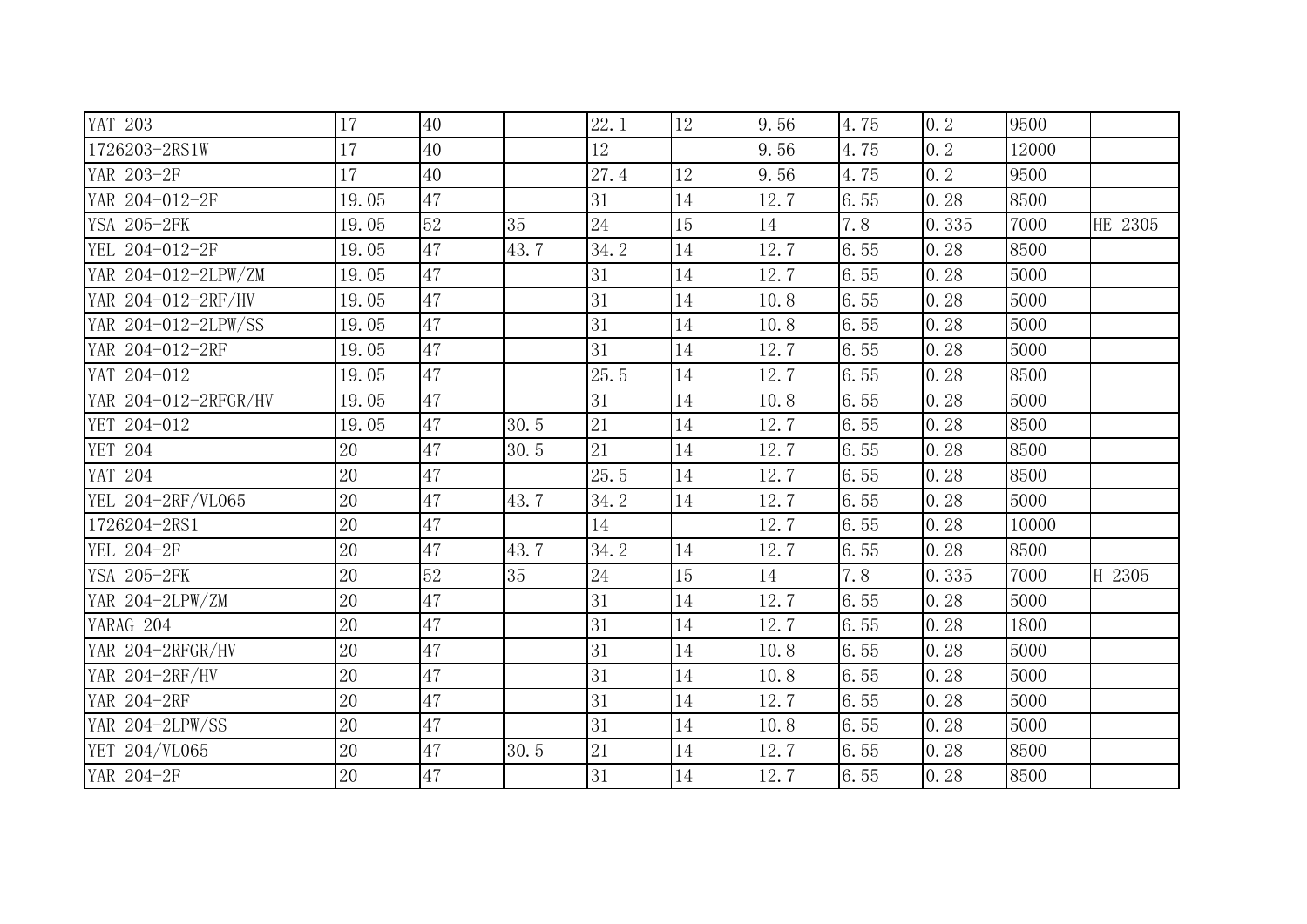| YELAG 204           | 20     | 47     | 43.7 | 34.2 | 14 | 12.7 | 6.55 | 0.28  | 1800 |         |
|---------------------|--------|--------|------|------|----|------|------|-------|------|---------|
| YAR 204-2RF/VE495   | 20     | 47     |      | 31   | 14 | 12.7 | 6.55 | 0.28  | 5000 |         |
| YET 205-014         | 22.225 | 52     | 31   | 21.5 | 15 | 14   | 7.8  | 0.335 | 7000 |         |
| YAR 205-014-2F      | 22.225 | 52     |      | 34.1 | 15 | 14   | 7.8  | 0.335 | 7000 |         |
| YEL 205-014-2F      | 22.225 | 52     | 44.4 | 34.9 | 15 | 14   | 7.8  | 0.335 | 7000 |         |
| YAT 205-014         | 22.225 | 52     |      | 27.2 | 15 | 14   | 7.8  | 0.335 | 7000 |         |
| YAR 205-015-2F      | 23.813 | 52     |      | 34.1 | 15 | 14   | 7.8  | 0.335 | 7000 |         |
| YEL 205-015-2F      | 23.813 | 52     | 44.4 | 34.9 | 15 | 14   | 7.8  | 0.335 | 7000 |         |
| YAR 205-015-2LPW/ZM | 23.813 | 52     |      | 34.1 | 15 | 14   | 7.8  | 0.335 | 4300 |         |
| YET 205-015         | 23.813 | 52     | 31   | 21.5 | 15 | 14   | 7.8  | 0.335 | 7000 |         |
| YSA 206-2FK         | 23.813 | 62     | 38   | 28   | 18 | 19.5 | 11.2 | 0.475 | 6300 | HA 2306 |
| YAT 205-015         | 23.813 | 52     |      | 27.2 | 15 | 14   | 7.8  | 0.335 | 7000 |         |
| YSPAG 205           | 25     | 52     | 33.2 |      | 15 | 14   | 7.8  | 0.335 | 1500 |         |
| YSA 206-2FK         | 25     | 62     | 38   | 28   | 18 | 19.5 | 11.2 | 0.475 | 6300 | H 2306  |
| YAR 205-2LPW/ZM     | 25     | 52     |      | 34.1 | 15 | 14   | 7.8  | 0.335 | 4300 |         |
| YAR 205-2RFGR/HV    | 25     | 52     |      | 34.1 | 15 | 11.9 | 7.8  | 0.335 | 4300 |         |
| YEL 205-2F          | 25     | 52     | 44.4 | 34.9 | 15 | 14   | 7.8  | 0.335 | 7000 |         |
| YET 205             | 25     | 52     | 31   | 21.5 | 15 | 14   | 7.8  | 0.335 | 7000 |         |
| YAR 205-2RF/VE495   | 25     | 52     |      | 34.1 | 15 | 14   | 7.8  | 0.335 | 4300 |         |
| YET 205/VL065       | 25     | 52     | 31   | 21.5 | 15 | 14   | 7.8  | 0.335 | 7000 |         |
| YAT 205             | 25     | 52     |      | 27.2 | 15 | 14   | 7.8  | 0.335 | 7000 |         |
| 1726305-2RS1        | 25     | 62     |      | 17   |    | 22.5 | 11.6 | 0.49  | 7500 |         |
| YAR 205-2RF/HV      | 25     | 52     |      | 34.1 | 15 | 11.9 | 7.8  | 0.335 | 4300 |         |
| 1726205-2RS1        | 25     | 52     |      | 15   |    | 14   | 7.8  | 0.335 | 8500 |         |
| YAR 205-2RF         | 25     | 52     |      | 34.1 | 15 | 14   | 7.8  | 0.335 | 4300 |         |
| YSP 205 SB-2F       | 25     | $52\,$ | 33.2 |      | 15 | 14   | 7.8  | 0.335 | 7000 |         |
| YAR 205-2F          | 25     | 52     |      | 34.1 | 15 | 14   | 7.8  | 0.335 | 7000 |         |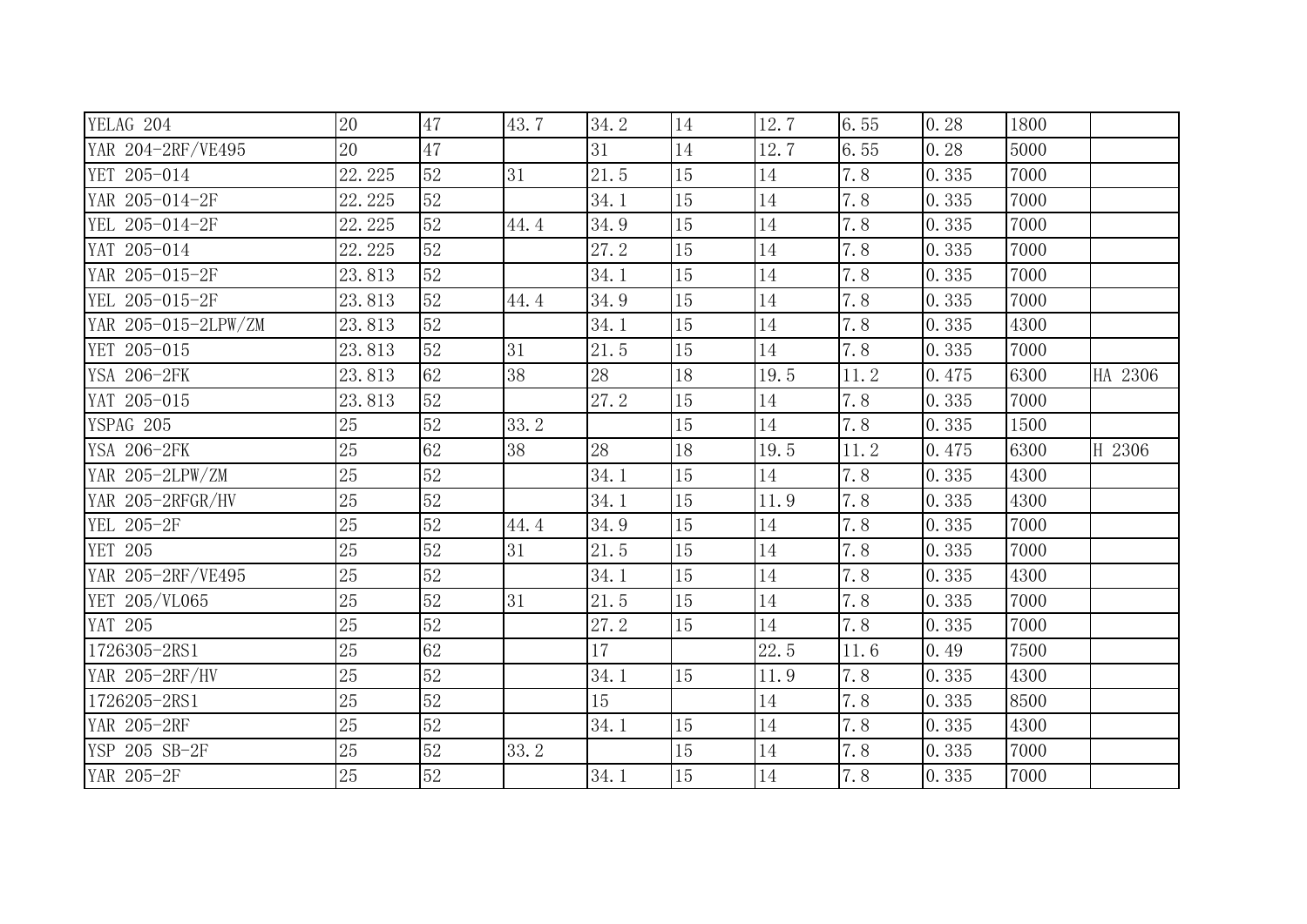| YARAG 205             | 25     | 52 |      | 34.1 | 15 | 14   | 7.8  | 0.335 | 1500 |         |
|-----------------------|--------|----|------|------|----|------|------|-------|------|---------|
| YAR 205-2LPW/SS       | 25     | 52 |      | 34.1 | 15 | 11.9 | 7.8  | 0.335 | 4300 |         |
| YELAG 205             | 25     | 52 | 44.4 | 34.9 | 15 | 14   | 7.8  | 0.335 | 1500 |         |
| YEL 205-2RF/VL065     | 25     | 52 | 44.4 | 34.9 | 15 | 14   | 7.8  | 0.335 | 4300 |         |
| YARAG 205-100         | 25.4   | 52 |      | 34.1 | 15 | 14   | 7.8  | 0.335 | 1500 |         |
| YET 205-100           | 25.4   | 52 | 31   | 21.5 | 15 | 14   | 7.8  | 0.335 | 7000 |         |
| YELAG 205-100         | 25.4   | 52 | 44.4 | 34.9 | 15 | 14   | 7.8  | 0.335 | 1500 |         |
| YAR 205-100-2F        | 25.4   | 52 |      | 34.1 | 15 | 14   | 7.8  | 0.335 | 7000 |         |
| YSP 205-100 SB-2F     | 25.4   | 52 | 33.2 |      | 15 | 14   | 7.8  | 0.335 | 7000 |         |
| YSA 206-2FK           | 25.4   | 62 | 38   | 28   | 18 | 19.5 | 11.2 | 0.475 | 6300 | HE 2306 |
| YSPAG 205-100         | 25.4   | 52 | 33.2 |      | 15 | 14   | 7.8  | 0.335 | 1500 |         |
| YAR 205-100-2LPW/ZM   | 25.4   | 52 |      | 34.1 | 15 | 14   | 7.8  | 0.335 | 4300 |         |
| YAR 205-100-2RF/HV    | 25.4   | 52 |      | 34.1 | 15 | 11.9 | 7.8  | 0.335 | 4300 |         |
| YAR 205-100-2LPW/SS   | 25.4   | 52 |      | 34.1 | 15 | 11.9 | 7.8  | 0.335 | 4300 |         |
| YAR 205-100-2RF/VE495 | 25.4   | 52 |      | 34.1 | 15 | 14   | 7.8  | 0.335 | 4300 |         |
| YAT 205-100           | 25.4   | 52 |      | 27.2 | 15 | 14   | 7.8  | 0.335 | 7000 |         |
| YAR 205-100-2RFGR/HV  | 25.4   | 52 |      | 34.1 | 15 | 11.9 | 7.8  | 0.335 | 4300 |         |
| YAR 205-100-2RF       | 25.4   | 52 |      | 34.1 | 15 | 14   | 7.8  | 0.335 | 4300 |         |
| YEL 205-100-2F        | 25.4   | 52 | 44.4 | 34.9 | 15 | 14   | 7.8  | 0.335 | 7000 |         |
| YET 206-101           | 26.988 | 62 | 35.7 | 23.8 | 18 | 19.5 | 11.2 | 0.475 | 6300 |         |
| YAR 206-101-2F        | 26.988 | 62 |      | 38.1 | 18 | 19.5 | 11.2 | 0.475 | 6300 |         |
| YEL 206-101-2F        | 26.988 | 62 | 48.4 | 36.5 | 18 | 19.5 | 11.2 | 0.475 | 6300 |         |
| YAT 206-102           | 28.575 | 62 |      | 30.2 | 18 | 19.5 | 11.2 | 0.475 | 6300 |         |
| YARAG 206-102         | 28.575 | 62 |      | 38.1 | 18 | 19.5 | 11.2 | 0.475 | 1200 |         |
| YET 206-102           | 28.575 | 62 | 35.7 | 23.8 | 18 | 19.5 | 11.2 | 0.475 | 6300 |         |
| YELAG 206-102         | 28.575 | 62 | 48.4 | 36.5 | 18 | 19.5 | 11.2 | 0.475 | 1200 |         |
| YEL 206-102-2F        | 28.575 | 62 | 48.4 | 36.5 | 18 | 19.5 | 11.2 | 0.475 | 6300 |         |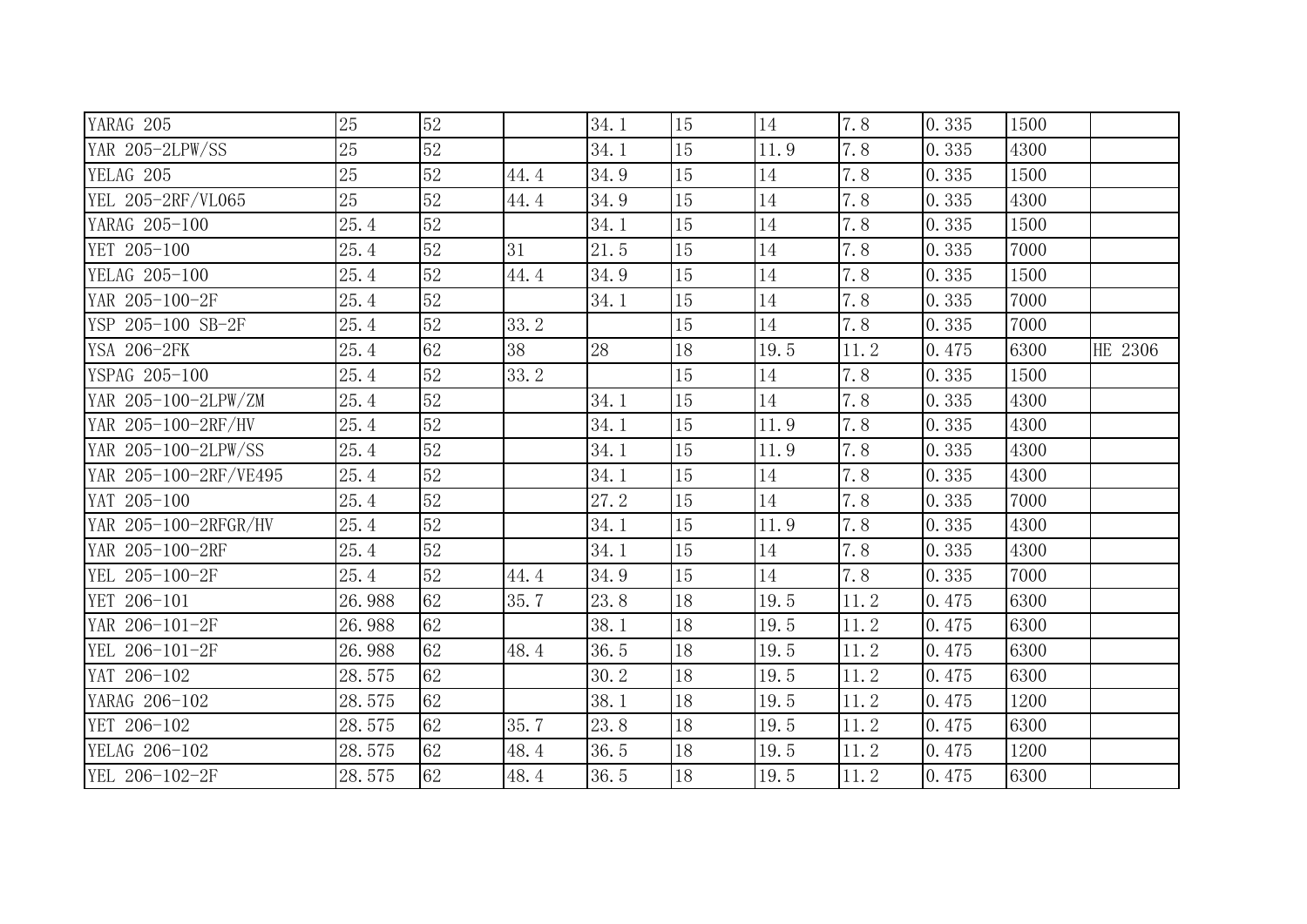| YAR 206-102-2F     | 28.575 | 62 |      | 38.1 | 18 | 19.5 | 11.2 | 0.475 | 6300 |         |
|--------------------|--------|----|------|------|----|------|------|-------|------|---------|
| YAR 206-2RF/VE495  | 30     | 62 |      | 38.1 | 18 | 19.5 | 11.2 | 0.475 | 3800 |         |
| YAR 206-2LPW/SS    | 30     | 62 |      | 38.1 | 18 | 16.3 | 11.2 | 0.475 | 3800 |         |
| YSPAG 206          | 30     | 62 | 37.2 |      | 18 | 19.5 | 11.2 | 0.475 | 1200 |         |
| YEL 206-2RF/VL065  | 30     | 62 | 48.4 | 36.5 | 18 | 19.5 | 11.2 | 0.475 | 3800 |         |
| YET 206            | 30     | 62 | 35.7 | 23.8 | 18 | 19.5 | 11.2 | 0.475 | 6300 |         |
| YAT 206            | 30     | 62 |      | 30.2 | 18 | 19.5 | 11.2 | 0.475 | 6300 |         |
| YEL 206-2F         | 30     | 62 | 48.4 | 36.5 | 18 | 19.5 | 11.2 | 0.475 | 6300 |         |
| YAR 206-2RF        | 30     | 62 |      | 38.1 | 18 | 19.5 | 11.2 | 0.475 | 3800 |         |
| 1726206-2RS1       | 30     | 62 |      | 16   |    | 19.5 | 11.2 | 0.475 | 7500 |         |
| YAR 206-2RF/HV     | 30     | 62 |      | 38.1 | 18 | 16.3 | 11.2 | 0.475 | 3800 |         |
| YSA 207-2FK        | 30     | 72 | 43   | 30.5 | 19 | 25.5 | 15.3 | 0.655 | 5300 | H 2307  |
| YAR 206-2F         | 30     | 62 |      | 38.1 | 18 | 19.5 | 11.2 | 0.475 | 6300 |         |
| YARAG 206          | 30     | 62 |      | 38.1 | 18 | 19.5 | 11.2 | 0.475 | 1200 |         |
| YAR 206-2RFGR/HV   | 30     | 62 |      | 38.1 | 18 | 16.3 | 11.2 | 0.475 | 3800 |         |
| YSP 206 SB-2F      | 30     | 62 | 37.2 |      | 18 | 19.5 | 11.2 | 0.475 | 6300 |         |
| YAR 206-2LPW/ZM    | 30     | 62 |      | 38.1 | 18 | 19.5 | 11.2 | 0.475 | 3800 |         |
| YELAG 206          | 30     | 62 | 48.4 | 36.5 | 18 | 19.5 | 11.2 | 0.475 | 1200 |         |
| YET 206/VL065      | 30     | 62 | 35.7 | 23.8 | 18 | 19.5 | 11.2 | 0.475 | 6300 |         |
| 1726306-2RS1       | 30     | 72 |      | 19   |    | 28.1 | 16   | 0.67  | 6300 |         |
| YSPAG 206-103      | 30.163 | 62 | 37.2 |      | 18 | 19.5 | 11.2 | 0.475 | 1200 |         |
| YSA 207-2FK        | 30.163 | 72 | 43   | 30.5 | 19 | 25.5 | 15.3 | 0.655 | 5300 | HA 2307 |
| YAT 206-103        | 30.163 | 62 |      | 30.2 | 18 | 19.5 | 11.2 | 0.475 | 6300 |         |
| YAR 206-103-2F     | 30.163 | 62 |      | 38.1 | 18 | 19.5 | 11.2 | 0.475 | 6300 |         |
| YARAG 206-103      | 30.163 | 62 |      | 38.1 | 18 | 19.5 | 11.2 | 0.475 | 1200 |         |
| YET 206-103        | 30.163 | 62 | 35.7 | 23.8 | 18 | 19.5 | 11.2 | 0.475 | 6300 |         |
| YAR 206-103-2RF/HV | 30.163 | 62 |      | 38.1 | 18 | 16.3 | 11.2 | 0.475 | 3800 |         |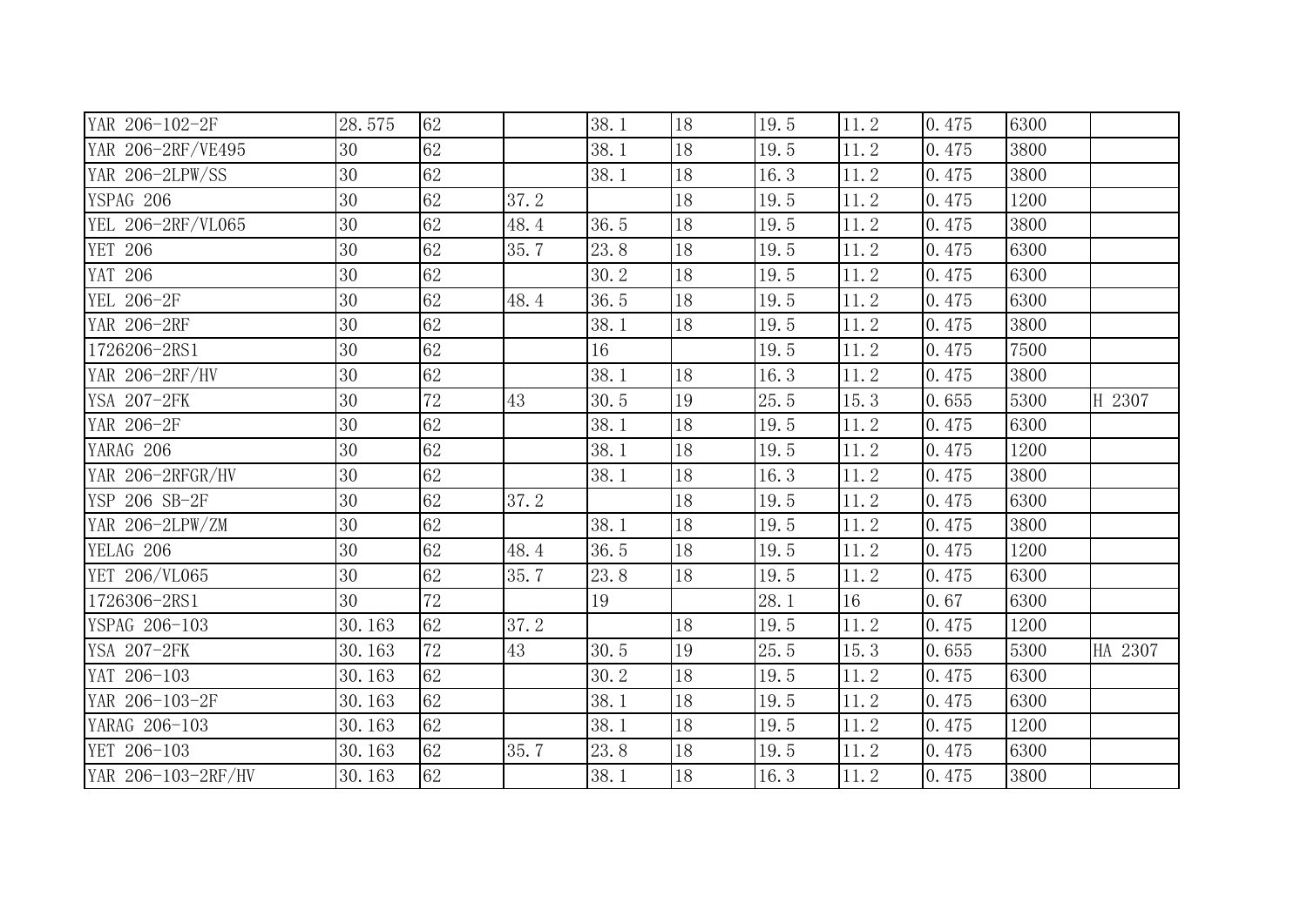| YELAG 206-103        | 30.163 | 62 | 48.4 | 36.5 | 18 | 19.5 | 11.2 | 0.475 | 1200 |         |
|----------------------|--------|----|------|------|----|------|------|-------|------|---------|
| YAR 206-103-2LPW/SS  | 30.163 | 62 |      | 38.1 | 18 | 16.3 | 11.2 | 0.475 | 3800 |         |
| YSP 206-103 SB-2F    | 30.163 | 62 | 37.2 |      | 18 | 19.5 | 11.2 | 0.475 | 6300 |         |
| YEL 206-103-2F       | 30.163 | 62 | 48.4 | 36.5 | 18 | 19.5 | 11.2 | 0.475 | 6300 |         |
| YAR 206-103-2RFGR/HV | 30.163 | 62 |      | 38.1 | 18 | 16.3 | 11.2 | 0.475 | 3800 |         |
| YAR 206-103-2LPW/ZM  | 30.163 | 62 |      | 38.1 | 18 | 19.5 | 11.2 | 0.475 | 3800 |         |
| YAR 206-104-2F       | 31.75  | 62 |      | 38.1 | 18 | 19.5 | 11.2 | 0.475 | 6300 |         |
| YAT 206-104          | 31.75  | 62 |      | 30.2 | 18 | 19.5 | 11.2 | 0.475 | 6300 |         |
| YAR 207-104-2RF      | 31.75  | 72 |      | 42.9 | 19 | 25.5 | 15.3 | 0.655 | 3200 |         |
| YAR 207-104-2LPW/SS  | 31.75  | 72 |      | 42.9 | 19 | 21.6 | 15.3 | 0.655 | 3200 |         |
| YAR 206-104-2LPW/SS  | 31.75  | 62 |      | 38.1 | 18 | 16.3 | 11.2 | 0.475 | 3800 |         |
| YEL 206-104-2F       | 31.75  | 62 | 48.4 | 36.5 | 18 | 19.5 | 11.2 | 0.475 | 6300 |         |
| YAR 206-104-2RFGR/HV | 31.75  | 62 |      | 38.1 | 18 | 16.3 | 11.2 | 0.475 | 3800 |         |
| YSP 207-104 SB-2F    | 31.75  | 72 | 39.7 |      | 19 | 25.5 | 15.3 | 0.655 | 5300 |         |
| YAR 206-104-2LPW/ZM  | 31.75  | 62 |      | 38.1 | 18 | 19.5 | 11.2 | 0.475 | 3800 |         |
| YARAG 206-104        | 31.75  | 62 |      | 38.1 | 18 | 19.5 | 11.2 | 0.475 | 1200 |         |
| YELAG 207-104        | 31.75  | 72 | 51.1 | 37.6 | 19 | 25.5 | 15.3 | 0.655 | 1100 |         |
| YAT 207-104          | 31.75  | 72 |      | 33   | 19 | 25.5 | 15.3 | 0.655 | 5300 |         |
| YAR 207-104-2RFGR/HV | 31.75  | 72 |      | 42.9 | 19 | 21.6 | 15.3 | 0.655 | 3200 |         |
| YET 206-104          | 31.75  | 62 | 35.7 | 23.8 | 18 | 19.5 | 11.2 | 0.475 | 6300 |         |
| YAR 206-104-2RF/HV   | 31.75  | 62 |      | 38.1 | 18 | 16.3 | 11.2 | 0.475 | 3800 |         |
| YARAG 207-104        | 31.75  | 72 |      | 42.9 | 19 | 25.5 | 15.3 | 0.655 | 1100 |         |
| YEL 207-104-2F       | 31.75  | 72 | 51.1 | 37.6 | 19 | 25.5 | 15.3 | 0.655 | 5300 |         |
| YAR 207-104-2F       | 31.75  | 72 |      | 42.9 | 19 | 25.5 | 15.3 | 0.655 | 5300 |         |
| YET 207-104          | 31.75  | 72 | 38.9 | 25.4 | 19 | 25.5 | 15.3 | 0.655 | 5300 |         |
| YSA 208-2FK          | 31.75  | 80 | 46   | 33.9 | 21 | 30.7 | 19   | 0.8   | 4800 | HE 2308 |
| YAR 207-104-2RF/HV   | 31.75  | 72 |      | 42.9 | 19 | 21.6 | 15.3 | 0.655 | 3200 |         |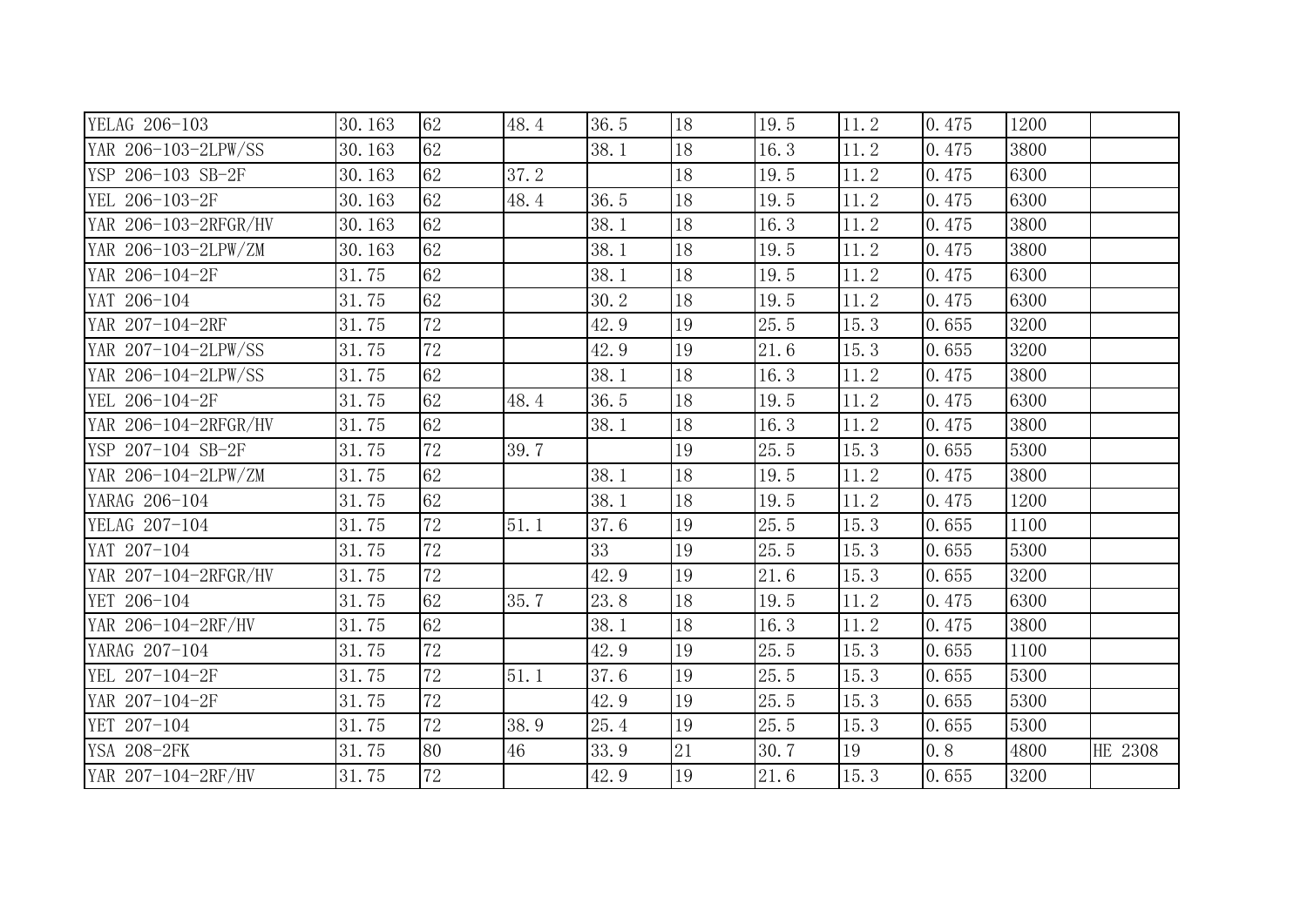| YAR 207-104-2LPW/ZM  | 31.75  | 72 |      | 42.9 | 19 | 25.5 | 15.3 | 0.655 | 3200 |        |
|----------------------|--------|----|------|------|----|------|------|-------|------|--------|
| YSPAG 207-104        | 31.75  | 72 | 39.7 |      | 19 | 25.5 | 15.3 | 0.655 | 1100 |        |
| YEL 207-105-2F       | 33.337 | 72 | 51.1 | 37.6 | 19 | 25.5 | 15.3 | 0.655 | 5300 |        |
| YET 207-105          | 33.337 | 72 | 38.9 | 25.4 | 19 | 25.5 | 15.3 | 0.655 | 5300 |        |
| YAR 207-105-2F       | 33.337 | 72 |      | 42.9 | 19 | 25.5 | 15.3 | 0.655 | 5300 |        |
| YSP 207-106 SB-2F    | 34.925 | 72 | 39.7 |      | 19 | 25.5 | 15.3 | 0.655 | 5300 |        |
| YAR 207-106-2F       | 34.925 | 72 |      | 42.9 | 19 | 25.5 | 15.3 | 0.655 | 5300 |        |
| YAT 207-106          | 34.925 | 72 |      | 33   | 19 | 25.5 | 15.3 | 0.655 | 5300 |        |
| YELAG 207-106        | 34.925 | 72 | 51.1 | 37.6 | 19 | 25.5 | 15.3 | 0.655 | 1100 |        |
| YAR 207-106-2LPW/ZM  | 34.925 | 72 |      | 42.9 | 19 | 25.5 | 15.3 | 0.655 | 3200 |        |
| YAR 207-106-2LPW/SS  | 34.925 | 72 |      | 42.9 | 19 | 21.6 | 15.3 | 0.655 | 3200 |        |
| YARAG 207-106        | 34.925 | 72 |      | 42.9 | 19 | 25.5 | 15.3 | 0.655 | 1100 |        |
| YAR 207-106-2RFGR/HV | 34.925 | 72 |      | 42.9 | 19 | 21.6 | 15.3 | 0.655 | 3200 |        |
| YET 207-106          | 34.925 | 72 | 38.9 | 25.4 | 19 | 25.5 | 15.3 | 0.655 | 5300 |        |
| YAR 207-106-2RF/HV   | 34.925 | 72 |      | 42.9 | 19 | 21.6 | 15.3 | 0.655 | 3200 |        |
| YSPAG 207-106        | 34.925 | 72 | 39.7 |      | 19 | 25.5 | 15.3 | 0.655 | 1100 |        |
| YEL 207-106-2F       | 34.925 | 72 | 51.1 | 37.6 | 19 | 25.5 | 15.3 | 0.655 | 5300 |        |
| YSPAG 207            | 35     | 72 | 39.7 |      | 19 | 25.5 | 15.3 | 0.655 | 1100 |        |
| YET 207              | 35     | 72 | 38.9 | 25.4 | 19 | 25.5 | 15.3 | 0.655 | 5300 |        |
| YEL 207-2RF/VL065    | 35     | 72 | 51.1 | 37.6 | 19 | 25.5 | 15.3 | 0.655 | 3200 |        |
| YAT 207              | 35     | 72 |      | 33   | 19 | 25.5 | 15.3 | 0.655 | 5300 |        |
| YAR 207-2RFGR/HV     | 35     | 72 |      | 42.9 | 19 | 21.6 | 15.3 | 0.655 | 3200 |        |
| YAR 207-2LPW/ZM      | 35     | 72 |      | 42.9 | 19 | 25.5 | 15.3 | 0.655 | 3200 |        |
| YAR 207-2F           | 35     | 72 |      | 42.9 | 19 | 25.5 | 15.3 | 0.655 | 5300 |        |
| YAR 207-2RF/VE495    | 35     | 72 |      | 42.9 | 19 | 25.5 | 15.3 | 0.655 | 3200 |        |
| YSA 208-2FK          | 35     | 80 | 46   | 33.9 | 21 | 30.7 | 19   | 0.8   | 4800 | H 2308 |
| YARAG 207            | 35     | 72 |      | 42.9 | 19 | 25.5 | 15.3 | 0.655 | 1100 |        |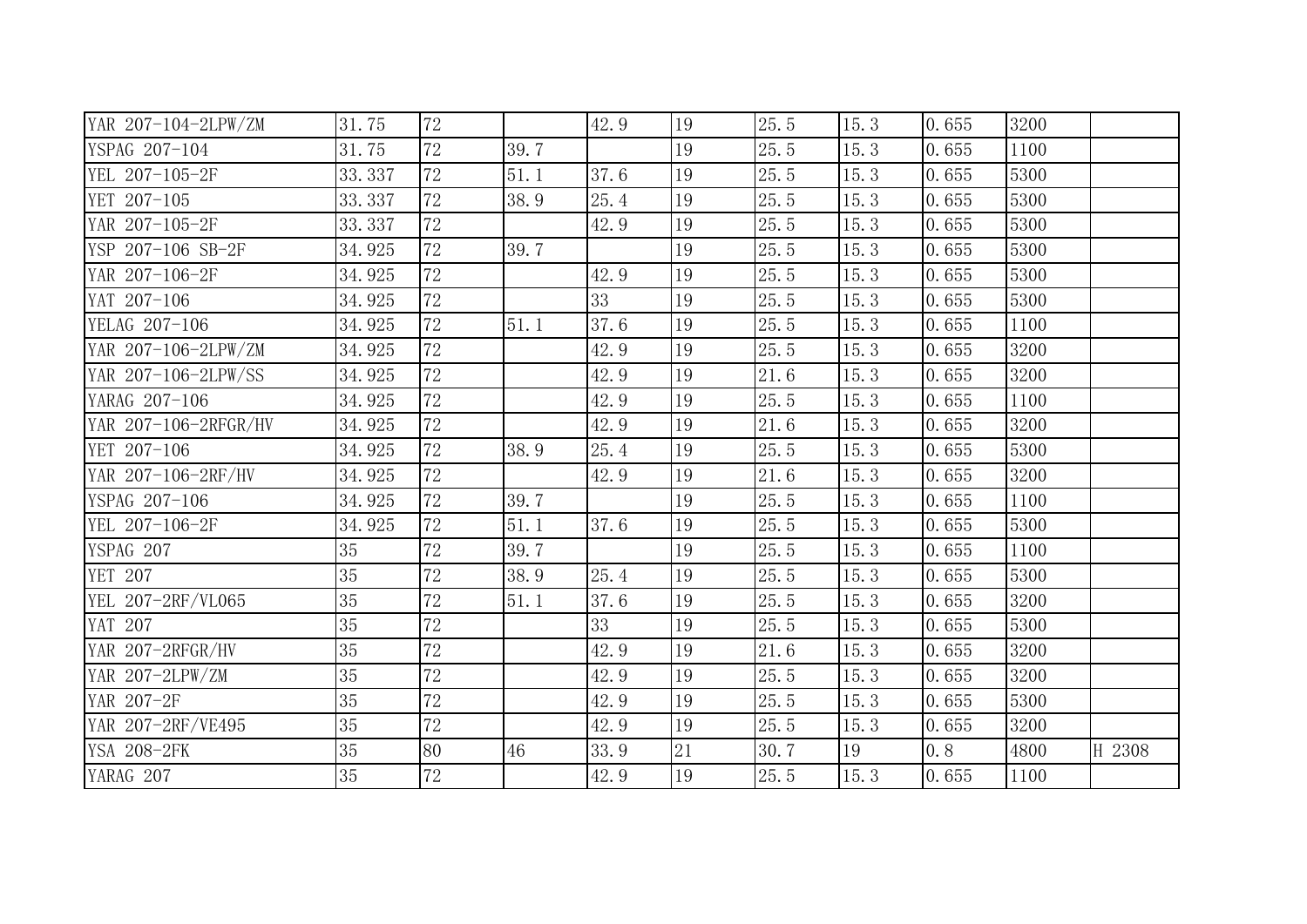| 1726207-2RS1         | 35     | 72     |      | 17   |    | 25.5 | 15.3 | 0.655 | 6300 |         |
|----------------------|--------|--------|------|------|----|------|------|-------|------|---------|
| YSP 207 SB-2F        | 35     | 72     | 39.7 |      | 19 | 25.5 | 15.3 | 0.655 | 5300 |         |
| YET 207/VL065        | 35     | 72     | 38.9 | 25.4 | 19 | 25.5 | 15.3 | 0.655 | 5300 |         |
| 1726307-2RS1         | 35     | 80     |      | 21   |    | 33.2 | 19   | 0.815 | 6000 |         |
| YELAG 207            | 35     | 72     | 51.1 | 37.6 | 19 | 25.5 | 15.3 | 0.655 | 1100 |         |
| YAR 207-2RF          | 35     | 72     |      | 42.9 | 19 | 25.5 | 15.3 | 0.655 | 3200 |         |
| YAR 207-2LPW/SS      | 35     | 72     |      | 42.9 | 19 | 21.6 | 15.3 | 0.655 | 3200 |         |
| YAR 207-2RF/HV       | 35     | 72     |      | 42.9 | 19 | 21.6 | 15.3 | 0.655 | 3200 |         |
| YEL 207-2F           | 35     | 72     | 51.1 | 37.6 | 19 | 25.5 | 15.3 | 0.655 | 5300 |         |
| YEL 207-107-2F       | 36.513 | 72     | 51.1 | 37.6 | 19 | 25.5 | 15.3 | 0.655 | 5300 |         |
| YAR 207-107-2LPW/SS  | 36.513 | 72     |      | 42.9 | 19 | 21.6 | 15.3 | 0.655 | 3200 |         |
| YAR 207-107-2F       | 36.513 | 72     |      | 42.9 | 19 | 25.5 | 15.3 | 0.655 | 5300 |         |
| YAT 207-107          | 36.513 | 72     |      | 33   | 19 | 25.5 | 15.3 | 0.655 | 5300 |         |
| YELAG 207-107        | 36.513 | 72     | 51.1 | 37.6 | 19 | 25.5 | 15.3 | 0.655 | 1100 |         |
| YAR 207-107-2RFGR/HV | 36.513 | 72     |      | 42.9 | 19 | 21.6 | 15.3 | 0.655 | 3200 |         |
| YARAG 207-107        | 36.513 | 72     |      | 42.9 | 19 | 25.5 | 15.3 | 0.655 | 1100 |         |
| YAR 208-107-2F       | 36.513 | 80     |      | 49.2 | 21 | 30.7 | 19   | 0.8   | 4800 |         |
| YET 207-107          | 36.513 | 72     | 38.9 | 25.4 | 19 | 25.5 | 15.3 | 0.655 | 5300 |         |
| YSPAG 207-107        | 36.513 | 72     | 39.7 |      | 19 | 25.5 | 15.3 | 0.655 | 1100 |         |
| YAR 207-107-2RF/HV   | 36.513 | 72     |      | 42.9 | 19 | 21.6 | 15.3 | 0.655 | 3200 |         |
| YSP 207-107 SB-2F    | 36.513 | $72\,$ | 39.7 |      | 19 | 25.5 | 15.3 | 0.655 | 5300 |         |
| YSA 209-2FK          | 36.513 | 85     | 50   | 35   | 22 | 33.2 | 21.6 | 0.915 | 4300 | HA 2309 |
| YAR 207-107-2LPW/ZM  | 36.513 | 72     |      | 42.9 | 19 | 25.5 | 15.3 | 0.655 | 3200 |         |
| YELAG 208-108        | 38.1   | 80     | 56.3 | 42.8 | 21 | 30.7 | 19   | 0.8   | 950  |         |
| YSA 209-2FK          | 38.1   | 85     | 50   | 35   | 22 | 33.2 | 21.6 | 0.915 | 4300 | HE 2309 |
| YAR 209-108-2F       | 38.1   | 85     |      | 49.2 | 22 | 33.2 | 21.6 | 0.915 | 4300 |         |
| YSPAG 208-108        | 38.1   | 80     | 43.1 |      | 21 | 30.7 | 19   | 0.8   | 950  |         |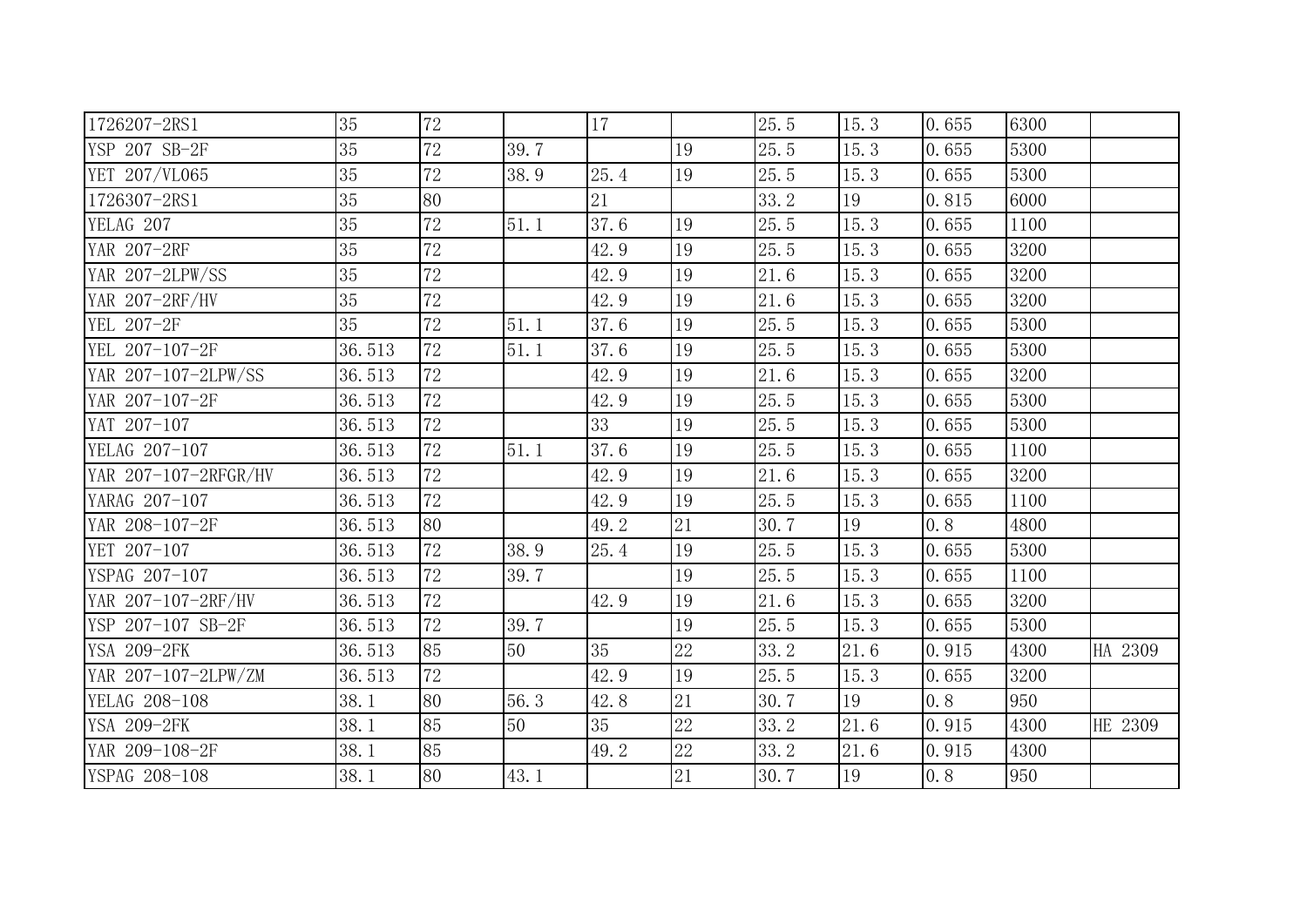| YAR 208-108-2RF/HV   | 38.1   | 80 |      | 49.2 | 21 | 24.7 | 19   | 0.8   | 2800 |        |
|----------------------|--------|----|------|------|----|------|------|-------|------|--------|
| YSP 208-108 SB-2F    | 38.1   | 80 | 43.1 |      | 21 | 30.7 | 19   | 0.8   | 4800 |        |
| YAT 208-108          | 38.1   | 80 |      | 36   | 21 | 30.7 | 19   | 0.8   | 4800 |        |
| YAR 208-108-2LPW/ZM  | 38.1   | 80 |      | 49.2 | 21 | 30.7 | 19   | 0.8   | 2800 |        |
| YEL 208-108-2F       | 38.1   | 80 | 56.3 | 42.8 | 21 | 30.7 | 19   | 0.8   | 4800 |        |
| YARAG 208-108        | 38.1   | 80 |      | 49.2 | 21 | 30.7 | 19   | 0.8   | 950  |        |
| YAR 208-108-2F       | 38.1   | 80 |      | 49.2 | 21 | 30.7 | 19   | 0.8   | 4800 |        |
| YAR 208-108-2LPW/SS  | 38.1   | 80 |      | 49.2 | 21 | 24.7 | 19   | 0.8   | 2800 |        |
| YAR 208-108-2RF      | 38.1   | 80 |      | 49.2 | 21 | 30.7 | 19   | 0.8   | 2800 |        |
| YAR 208-108-2RFGR/HV | 38.1   | 80 |      | 49.2 | 21 | 24.7 | 19   | 0.8   | 2800 |        |
| YET 208-108          | 38.1   | 80 | 43.2 | 29.7 | 21 | 30.7 | 19   | 0.8   | 4800 |        |
| YAR 208-109-2F       | 39.688 | 80 |      | 49.2 | 21 | 30.7 | 19   | 0.8   | 4800 |        |
| YSPAG 208            | 40     | 80 | 43.1 |      | 21 | 30.7 | 19   | 0.8   | 950  |        |
| <b>YET 208</b>       | 40     | 80 | 43.2 | 29.7 | 21 | 30.7 | 19   | 0.8   | 4800 |        |
| YSA 209-2FK          | 40     | 85 | 50   | 35   | 22 | 33.2 | 21.6 | 0.915 | 4300 | H 2309 |
| YAR 208-2F           | 40     | 80 |      | 49.2 | 21 | 30.7 | 19   | 0.8   | 4800 |        |
| YAT 208              | 40     | 80 |      | 36   | 21 | 30.7 | 19   | 0.8   | 4800 |        |
| YAR 208-2RF/VE495    | 40     | 80 |      | 49.2 | 21 | 30.7 | 19   | 0.8   | 2800 |        |
| 1726308-2RS1         | 40     | 90 |      | 23   |    | 41   | 24   |       | 5000 |        |
| YAR 208-2LPW/SS      | 40     | 80 |      | 49.2 | 21 | 24.7 | 19   | 0.8   | 2800 |        |
| YEL 208-2RF/VL065    | 40     | 80 | 56.3 | 42.8 | 21 | 30.7 | 19   | 0.8   | 2800 |        |
| YEL 208-2F           | 40     | 80 | 56.3 | 42.8 | 21 | 30.7 | 19   | 0.8   | 4800 |        |
| YARAG 208            | 40     | 80 |      | 49.2 | 21 | 30.7 | 19   | 0.8   | 950  |        |
| YET 208/VL065        | 40     | 80 | 43.2 | 29.7 | 21 | 30.7 | 19   | 0.8   | 4800 |        |
| YELAG 208            | 40     | 80 | 56.3 | 42.8 | 21 | 30.7 | 19   | 0.8   | 950  |        |
| YAR 208-2RF          | 40     | 80 |      | 49.2 | 21 | 30.7 | 19   | 0.8   | 2800 |        |
| YAR 208-2RF/HV       | 40     | 80 |      | 49.2 | 21 | 24.7 | 19   | 0.8   | 2800 |        |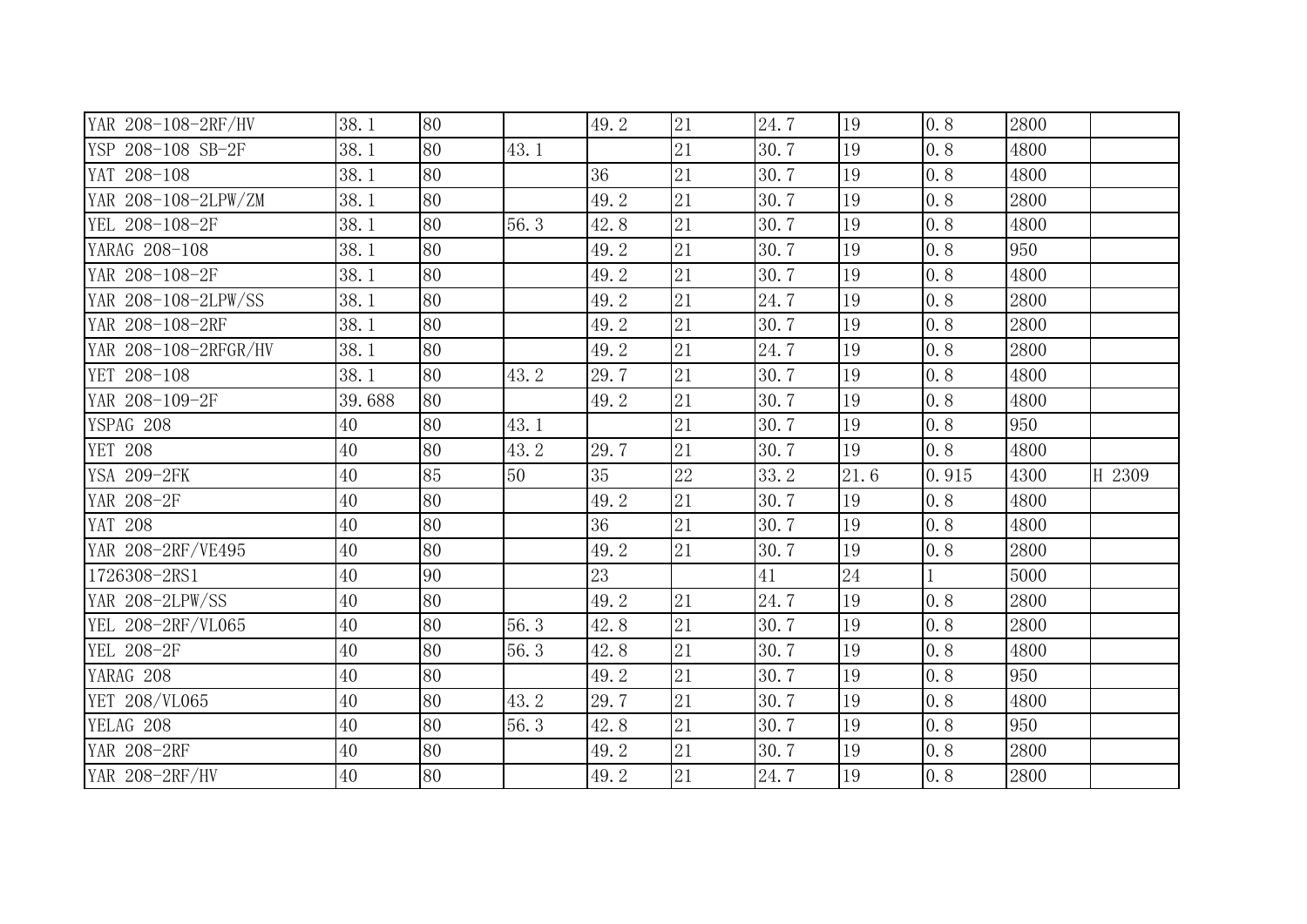| YSP 208 SB-2F     | 40     | 80 | 43.1 |      | 21     | 30.7 | 19   | 0.8   | 4800 |         |
|-------------------|--------|----|------|------|--------|------|------|-------|------|---------|
| 1726208-2RS1      | 40     | 80 |      | 18   |        | 30.7 | 19   | 0.8   | 5600 |         |
| YAR 208-2LPW/ZM   | 40     | 80 |      | 49.2 | 21     | 30.7 | 19   | 0.8   | 2800 |         |
| YAR 208-2RFGR/HV  | 40     | 80 |      | 49.2 | 21     | 24.7 | 19   | 0.8   | 2800 |         |
| YARAG 209-110     | 41.275 | 85 |      | 49.2 | 22     | 33.2 | 21.6 | 0.915 | 850  |         |
| YEL 209-110-2F    | 41.275 | 85 | 56.3 | 42.8 | 22     | 33.2 | 21.6 | 0.915 | 4300 |         |
| YAR 209-110-2F    | 41.275 | 85 |      | 49.2 | 22     | 33.2 | 21.6 | 0.915 | 4300 |         |
| YET 209-110       | 41.275 | 85 | 43.7 | 30.2 | 22     | 33.2 | 21.6 | 0.915 | 4300 |         |
| YARAG 209-111     | 42.862 | 85 |      | 49.2 | 22     | 33.2 | 21.6 | 0.915 | 850  |         |
| YSPAG 209-111     | 42.862 | 85 | 44.2 |      | 22     | 33.2 | 21.6 | 0.915 | 850  |         |
| YEL 209-111-2F    | 42.862 | 85 | 56.3 | 42.8 | 22     | 33.2 | 21.6 | 0.915 | 4300 |         |
| YSP 209-111 SB-2F | 42.862 | 85 | 44.2 |      | 22     | 33.2 | 21.6 | 0.915 | 4300 |         |
| YAR 209-111-2F    | 42.862 | 85 |      | 49.2 | 22     | 33.2 | 21.6 | 0.915 | 4300 |         |
| YET 209-111       | 42.862 | 85 | 43.7 | 30.2 | 22     | 33.2 | 21.6 | 0.915 | 4300 |         |
| YSA 210-2FK       | 42.862 | 90 | 55   | 37   | 22     | 35.1 | 23.2 | 0.98  | 4000 | HA 2310 |
| YAR 210-111-2F    | 42.862 | 90 |      | 51.6 | 22     | 35.1 | 23.2 | 0.98  | 4000 |         |
| YAT 209-111       | 42.862 | 85 |      | 37   | 22     | 33.2 | 21.6 | 0.915 | 4300 |         |
| YELAG 209-111     | 42.862 | 85 | 56.3 | 42.8 | 22     | 33.2 | 21.6 | 0.915 | 850  |         |
| YEL 209-112-2F    | 44.45  | 85 | 56.3 | 42.8 | 22     | 33.2 | 21.6 | 0.915 | 4300 |         |
| YAR 210-112-2F    | 44.45  | 90 |      | 51.6 | 22     | 35.1 | 23.2 | 0.98  | 4000 |         |
| YSA 210-2FK       | 44.45  | 90 | 55   | 37   | 22     | 35.1 | 23.2 | 0.98  | 4000 | HE 2310 |
| YAR 209-112-2RF   | 44.45  | 85 |      | 49.2 | 22     | 33.2 | 21.6 | 0.915 | 2400 |         |
| YET 209-112       | 44.45  | 85 | 43.7 | 30.2 | 22     | 33.2 | 21.6 | 0.915 | 4300 |         |
| YAR 209-112-2F    | 44.45  | 85 |      | 49.2 | 22     | 33.2 | 21.6 | 0.915 | 4300 |         |
| YELAG 209-112     | 44.45  | 85 | 56.3 | 42.8 | 22     | 33.2 | 21.6 | 0.915 | 850  |         |
| YAT 209-112       | 44.45  | 85 |      | 37   | $22\,$ | 33.2 | 21.6 | 0.915 | 4300 |         |
| YSPAG 209         | 45     | 85 | 44.2 |      | 22     | 33.2 | 21.6 | 0.915 | 850  |         |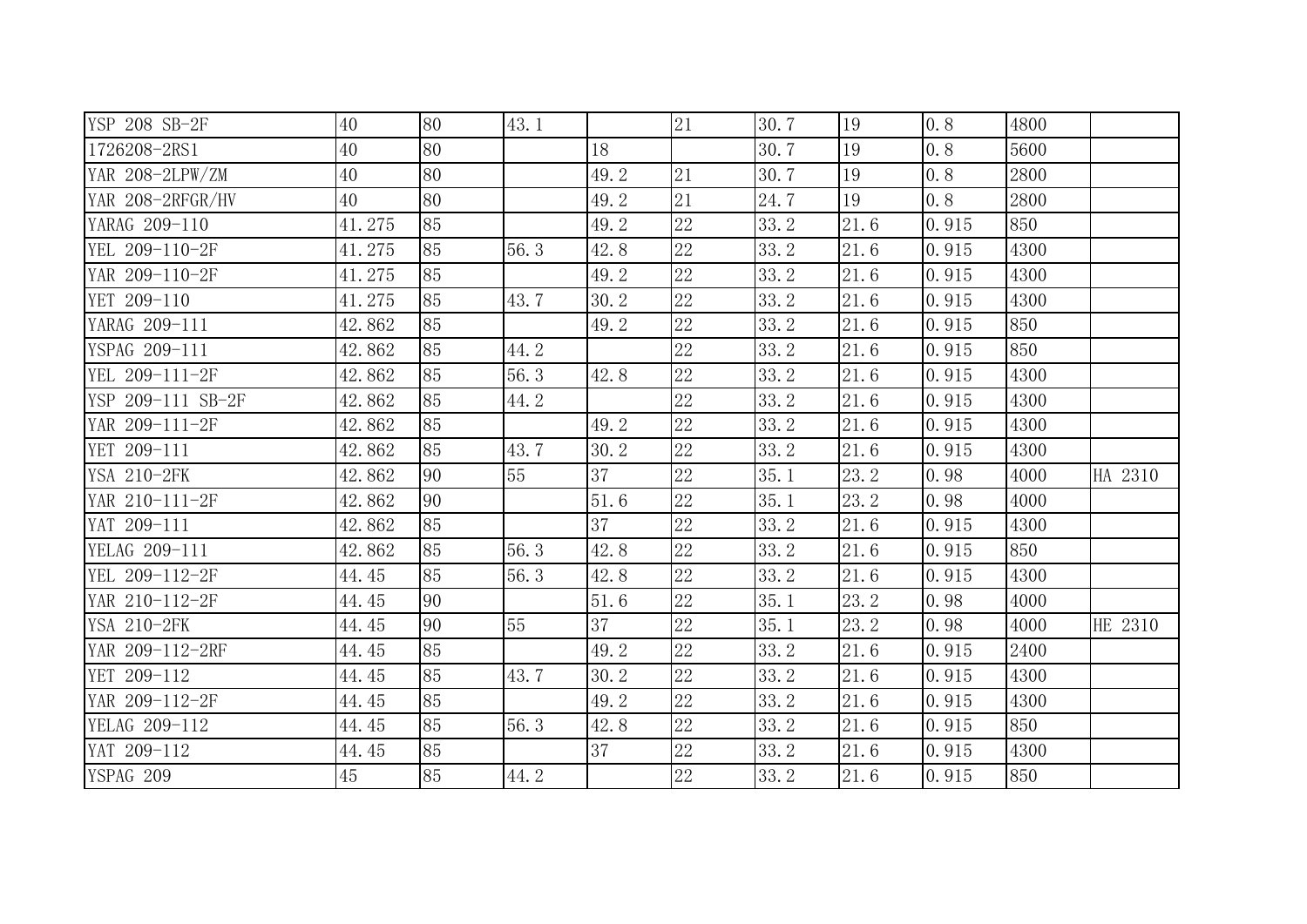| YET 209              | 45     | 85  | 43.7 | 30.2 | 22     | 33.2 | 21.6 | 0.915 | 4300 |         |
|----------------------|--------|-----|------|------|--------|------|------|-------|------|---------|
| YSP 209 SB-2F        | 45     | 85  | 44.2 |      | $22\,$ | 33.2 | 21.6 | 0.915 | 4300 |         |
| YAT 209              | 45     | 85  |      | 37   | 22     | 33.2 | 21.6 | 0.915 | 4300 |         |
| YEL 209-2F           | 45     | 85  | 56.3 | 42.8 | 22     | 33.2 | 21.6 | 0.915 | 4300 |         |
| YAR 209-2RF          | 45     | 85  |      | 49.2 | 22     | 33.2 | 21.6 | 0.915 | 2400 |         |
| 1726309-2RS1         | 45     | 100 |      | 25   |        | 52.7 | 31.5 | 1.34  | 4500 |         |
| YARAG 209            | 45     | 85  |      | 49.2 | 22     | 33.2 | 21.6 | 0.915 | 850  |         |
| 1726309 B-2RS1/VP274 | 45     | 100 |      | 25   |        | 52.7 | 31.5 | 1.34  | 4500 |         |
| YELAG 209            | 45     | 85  | 56.3 | 42.8 | 22     | 33.2 | 21.6 | 0.915 | 850  |         |
| 1726209-2RS1         | 45     | 85  |      | 19   |        | 33.2 | 21.6 | 0.915 | 5000 |         |
| 1726209 B-2RS1/VP274 | 45     | 85  |      | 19   |        | 33.2 | 21.6 | 0.915 | 4300 |         |
| YSA 210-2FK          | 45     | 90  | 55   | 37   | 22     | 35.1 | 23.2 | 0.98  | 4000 | H 2310  |
| YAR 209-2F           | 45     | 85  |      | 49.2 | 22     | 33.2 | 21.6 | 0.915 | 4300 |         |
| YAR 210-115-2RFGR/HV | 49.212 | 90  |      | 51.6 | 22     | 29.6 | 23.2 | 0.98  | 2200 |         |
| YARAG 210-115        | 49.212 | 90  |      | 51.6 | 22     | 35.1 | 23.2 | 0.98  | 800  |         |
| YAR 210-115-2LPW/ZM  | 49.212 | 90  |      | 51.6 | 22     | 35.1 | 23.2 | 0.98  | 2200 |         |
| YAT 210-115          | 49.212 | 90  |      | 38.8 | 22     | 35.1 | 23.2 | 0.98  | 4000 |         |
| YEL 210-115-2F       | 49.212 | 90  | 62.7 | 49.2 | 22     | 35.1 | 23.2 | 0.98  | 4000 |         |
| YAR 210-115-2RF      | 49.212 | 90  |      | 51.6 | 22     | 35.1 | 23.2 | 0.98  | 2200 |         |
| YAR 210-115-2LPW/SS  | 49.212 | 90  |      | 51.6 | 22     | 29.6 | 23.2 | 0.98  | 2200 |         |
| YSA 211-2FK          | 49.212 | 100 | 59   | 40   | 25     | 43.6 | 29   | 1.25  | 3600 | HA 2311 |
| YAR 210-115-2F       | 49.212 | 90  |      | 51.6 | 22     | 35.1 | 23.2 | 0.98  | 4000 |         |
| YSP 210-115 SB-2F    | 49.212 | 90  | 46.2 |      | 22     | 35.1 | 23.2 | 0.98  | 4000 |         |
| YSPAG 210-115        | 49.212 | 90  | 46.2 |      | 22     | 35.1 | 23.2 | 0.98  | 800  |         |
| YAR 211-115-2F       | 49.212 | 100 |      | 55.6 | 25     | 43.6 | 29   | 1.25  | 3600 |         |
| YELAG 210-115        | 49.212 | 90  | 62.7 | 49.2 | 22     | 35.1 | 23.2 | 0.98  | 800  |         |
| YAR 210-115-2RF/HV   | 49.212 | 90  |      | 51.6 | 22     | 29.6 | 23.2 | 0.98  | 2200 |         |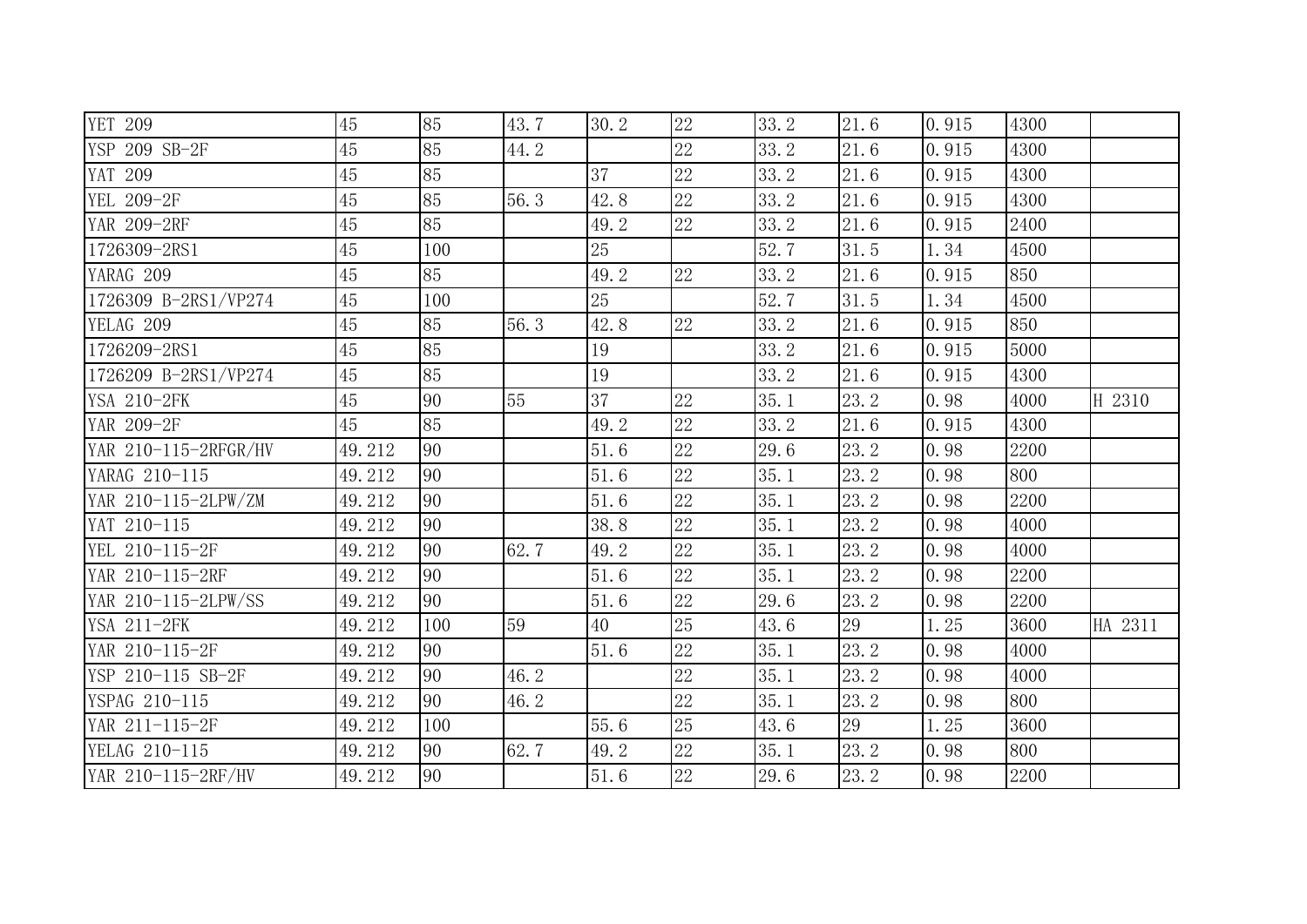| YET 210-115          | 49.212 | 90  | 43.7 | 30.2 | 22              | 35.1 | 23.2 | 0.98 | 4000 |           |
|----------------------|--------|-----|------|------|-----------------|------|------|------|------|-----------|
| YET 210              | 50     | 90  | 43.7 | 30.2 | 22              | 35.1 | 23.2 | 0.98 | 4000 |           |
| YAR 210-2RF/HV       | 50     | 90  |      | 51.6 | 22              | 29.6 | 23.2 | 0.98 | 2200 |           |
| YAR 210-2RFGR/HV     | 50     | 90  |      | 51.6 | 22              | 29.6 | 23.2 | 0.98 | 2200 |           |
| YAT 210              | 50     | 90  |      | 38.8 | 22              | 35.1 | 23.2 | 0.98 | 4000 |           |
| 1726310 B-2RS1/VP274 | 50     | 110 |      | 27   |                 | 61.8 | 38   | 1.6  | 4300 |           |
| YAR 210-2LPW/SS      | 50     | 90  |      | 51.6 | 22              | 29.6 | 23.2 | 0.98 | 2200 |           |
| YSPAG 210            | 50     | 90  | 46.2 |      | 22              | 35.1 | 23.2 | 0.98 | 800  |           |
| YEL 210-2F           | 50     | 90  | 62.7 | 49.2 | 22              | 35.1 | 23.2 | 0.98 | 4000 |           |
| YSP 210 SB-2F        | 50     | 90  | 46.2 |      | 22              | 35.1 | 23.2 | 0.98 | 4000 |           |
| YELAG 210            | 50     | 90  | 62.7 | 49.2 | $\overline{22}$ | 35.1 | 23.2 | 0.98 | 800  |           |
| YARAG 210            | 50     | 90  |      | 51.6 | 22              | 35.1 | 23.2 | 0.98 | 800  |           |
| YAR 210-2LPW/ZM      | 50     | 90  |      | 51.6 | 22              | 35.1 | 23.2 | 0.98 | 2200 |           |
| 1726210-2RS1         | 50     | 90  |      | 20   |                 | 35.1 | 23.2 | 0.98 | 4800 |           |
| YAR 210-2RF/VE495    | 50     | 90  |      | 51.6 | 22              | 35.1 | 23.2 | 0.98 | 2200 |           |
| YAR 210-2F           | 50     | 90  |      | 51.6 | 22              | 35.1 | 23.2 | 0.98 | 4000 |           |
| YAR 210-2RF          | 50     | 90  |      | 51.6 | 22              | 35.1 | 23.2 | 0.98 | 2200 |           |
| 1726310-2RS1         | 50     | 110 |      | 27   |                 | 61.8 | 38   | 1.6  | 4300 |           |
| YSA 211-2FK          | 50     | 100 | 59   | 40   | 25              | 43.6 | 29   | 1.25 | 3600 | H 2311    |
| YET 211-200          | 50.8   | 100 | 48.4 | 32.6 | 25              | 43.6 | 29   | 1.25 | 3600 |           |
| YAR 211-200-2F       | 50.8   | 100 |      | 55.6 | 25              | 43.6 | 29   | 1.25 | 3600 |           |
| YEL 211-200-2F       | 50.8   | 100 | 71.4 | 55.6 | 25              | 43.6 | 29   | 1.25 | 3600 |           |
| YSP 211-200 SB-2F    | 50.8   | 100 | 49.2 |      | 25              | 43.6 | 29   | 1.25 | 3600 |           |
| YSA 211-2FK          | 50.8   | 100 | 59   | 40   | 25              | 43.6 | 29   | 1.25 | 3600 | HE 2311 B |
| YAT 211-200          | 50.8   | 100 |      | 45   | 25              | 43.6 | 29   | 1.25 | 3600 |           |
| YAR 211-200-2RF      | 50.8   | 100 |      | 55.6 | 25              | 43.6 | 29   | 25   | 1900 |           |
| YAR 211-2RF          | 55     | 100 |      | 55.6 | 25              | 43.6 | 29   | 1.25 | 1900 |           |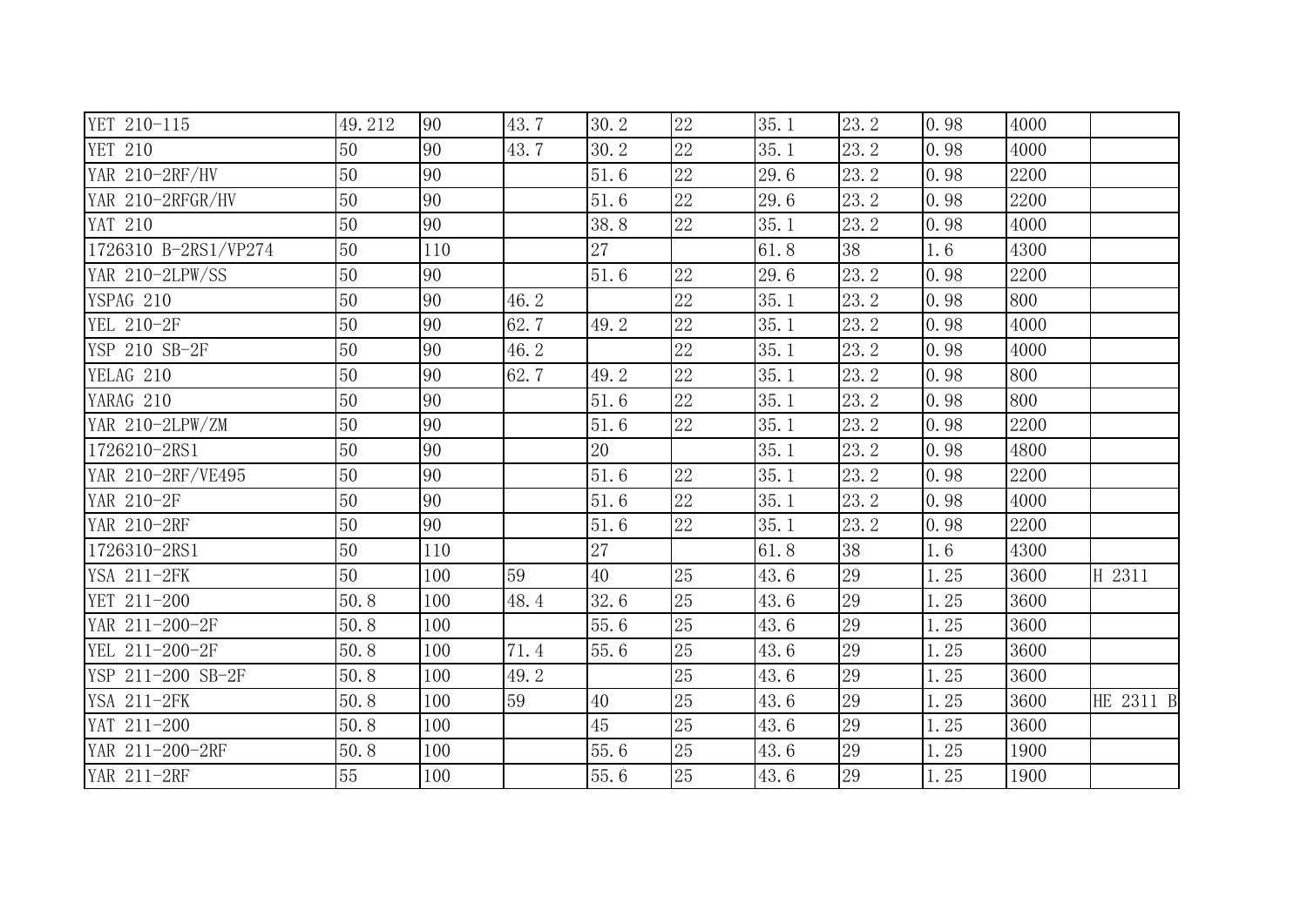| YET 211            | 55     | 100 | 48.4 | 32.6   | 25 | 43.6 | 29 | 1.25 | 3600 |         |
|--------------------|--------|-----|------|--------|----|------|----|------|------|---------|
| YSP 211 SB-2F      | 55     | 100 | 49.2 |        | 25 | 43.6 | 29 | 1.25 | 3600 |         |
| YEL 211-2F         | 55     | 100 | 71.4 | 55.6   | 25 | 43.6 | 29 | 1.25 | 3600 |         |
| YAR 211-2F         | 55     | 100 |      | 55.6   | 25 | 43.6 | 29 | 1.25 | 3600 |         |
| 1726211-2RS1       | 55     | 100 |      | 21     |    | 43.6 | 29 | 1.25 | 4300 |         |
| YSA 212-2FK        | 55     | 110 | 62   | 42.5   | 26 | 52.7 | 36 | 1.53 | 3400 | H 2312  |
| YET 211-203        | 55.563 | 100 | 48.4 | 32.6   | 25 | 43.6 | 29 | 1.25 | 3600 |         |
| YAR 212-203-2F     | 55.563 | 110 |      | 65.1   | 26 | 52.7 | 36 | 1.53 | 3400 |         |
| YAT 211-203        | 55.563 | 100 |      | 45     | 25 | 43.6 | 29 | 1.25 | 3600 |         |
| YSP 211-203 SB-2F  | 55.563 | 100 | 49.2 |        | 25 | 43.6 | 29 | 1.25 | 3600 |         |
| YAR 211-203-2F     | 55.563 | 100 |      | 55.6   | 25 | 43.6 | 29 | 1.25 | 3600 |         |
| YSA 213-2FK        | 55.563 | 120 | 65   | 43.5   | 27 | 57.2 | 40 | 1.7  | 3000 | HA 2313 |
| YEL 211-203-2F     | 55.563 | 100 | 71.4 | 55.6   | 25 | 43.6 | 29 | 1.25 | 3600 |         |
| <b>YSA 213-2FK</b> | 57.15  | 120 | 65   | 43.5   | 27 | 57.2 | 40 | 1.7  | 3000 | HE 2313 |
| YAR 212-204-2F     | 57.15  | 110 |      | 65.1   | 26 | 52.7 | 36 | 1.53 | 3400 |         |
| YAT 212-204        | 57.15  | 110 |      | 48.5   | 26 | 52.7 | 36 | 1.53 | 3400 |         |
| YSP 212-204 SB-2F  | 57.15  | 110 | 51.7 |        | 26 | 52.7 | 36 | 1.53 | 3400 |         |
| YET 212            | 60     | 110 | 52.6 | 36.7   | 26 | 52.7 | 36 | 1.53 | 3400 |         |
| <b>YSA 213-2FK</b> | 60     | 120 | 65   | 43.5   | 27 | 57.2 | 40 | 1.7  | 3000 | H 2313  |
| YEL 212-2F         | 60     | 110 | 77.8 | 61.9   | 26 | 52.7 | 36 | 1.53 | 3400 |         |
| YSP 212 SB-2F      | 60     | 110 | 51.7 |        | 26 | 52.7 | 36 | 1.53 | 3400 |         |
| YAR 212-2RF        | 60     | 110 |      | 65.1   | 26 | 52.7 | 36 | 1.53 | 1800 |         |
| YAR 212-2F         | 60     | 110 |      | 65.1   | 26 | 52.7 | 36 | 1.53 | 3400 |         |
| 1726212-2RS1       | 60     | 110 |      | $22\,$ |    | 52.7 | 36 | 1.53 | 4000 |         |
| YET 212-207        | 61.913 | 110 | 52.6 | 36.7   | 26 | 52.7 | 36 | 1.53 | 3400 |         |
| YAT 212-207        | 61.913 | 110 |      | 48.5   | 26 | 52.7 | 36 | 1.53 | 3400 |         |
| YEL 212-207-2F     | 61.913 | 110 | 77.8 | 61.9   | 26 | 52.7 | 36 | 1.53 | 3400 |         |